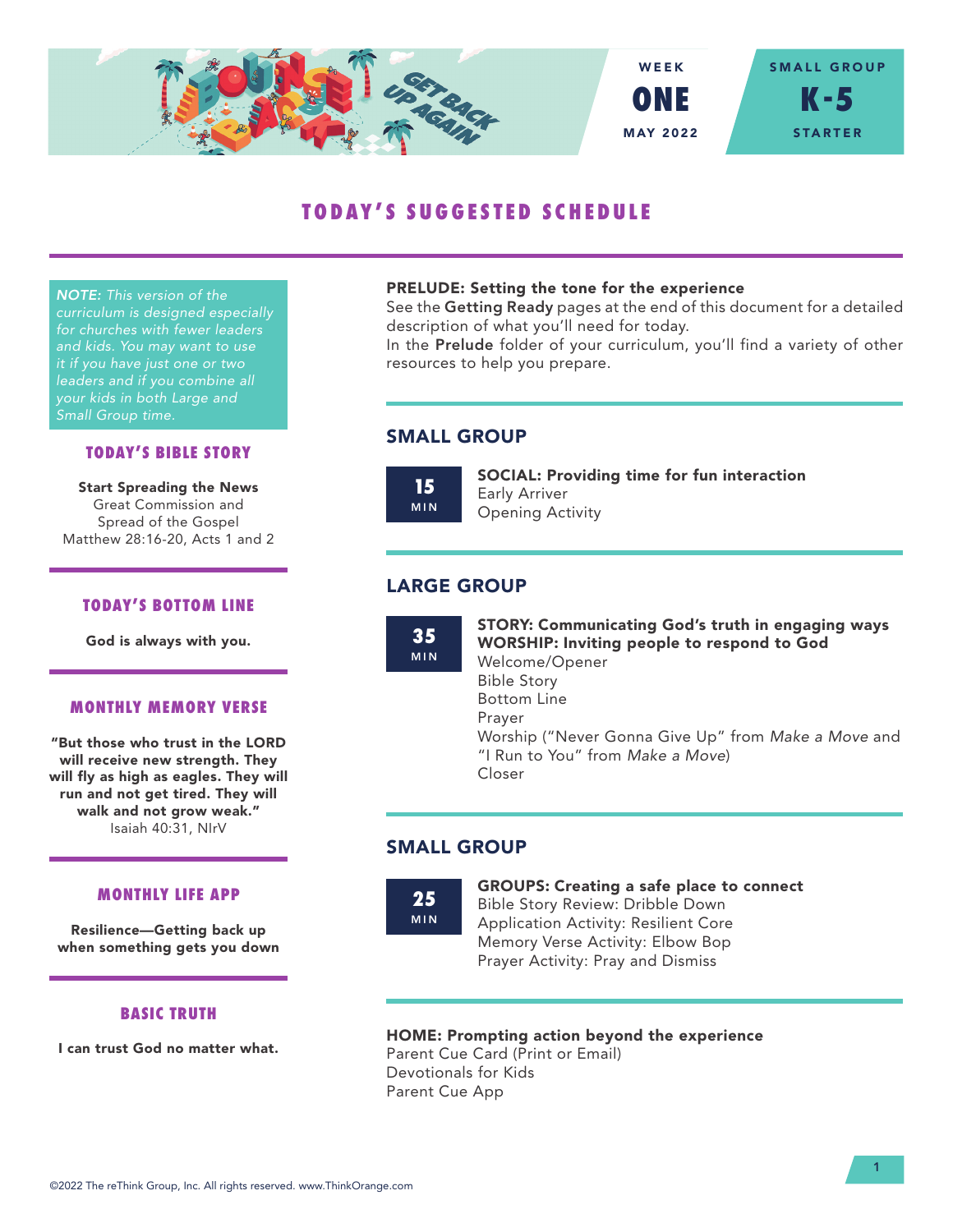

PROVIDING TIME FOR FUN INTERACTION 15 MINUTES **PRELUDE SOCIAL STORY WORSHIP GROUPS HOME**

#### **MADE TO CONNECT**

an activity that invites kids to share and collaborate with others while growing their understanding



*Before kids arrive, pray for each regular attendee by name. Pray for those who might visit your group for the first time. Pray that your few would be encouraged today to keep going even when the going gets tough. Pray that kids would feel God's presence with them, especially in times when life situations seem impossible. Ask God to show you how to specifically encourage any kids who are going* 

*through a tough time.*

### **TODAY'S BIBLE STORY**

Start Spreading the News Great Commission and Spread of the Gospel Matthew 28:16-20, Acts 1 and 2

#### **TODAY'S BOTTOM LINE**

God is always with you.

#### **MONTHLY MEMORY VERSE**

"But those who trust in the LORD will receive new strength. They will fly as high as eagles. They will run and not get tired. They will walk and not grow weak." Isaiah 40:31, NIrV

#### **MONTHLY LIFE APP**

Resilience—Getting back up when something gets you down

#### **BASIC TRUTH**

I can trust God no matter what.

## **1. EARLY ARRIVER**

WHAT YOU NEED: Offering container, beach ball, masking tape

#### WHAT YOU DO:

- Welcome kids to Small Group as they arrive.
- Invite kids who brought an offering to put it in the offering container.
- Start a game of volleyball.
- Line kids up across from each other in rows of three.
- Tape a "net" on the floor between them.
- Instruct the kids to volley the beach ball across.
- Make sure arriving kids get a spot on a team.
- Ask the kids questions while you play.
	- <sup>n</sup> How was your week?
	- <sup>n</sup> What exciting things are coming up this month in school? In sports? Other activities?
	- <sup>n</sup> What is school like this month?
	- <sup>n</sup> Did anything great happen in your family this week?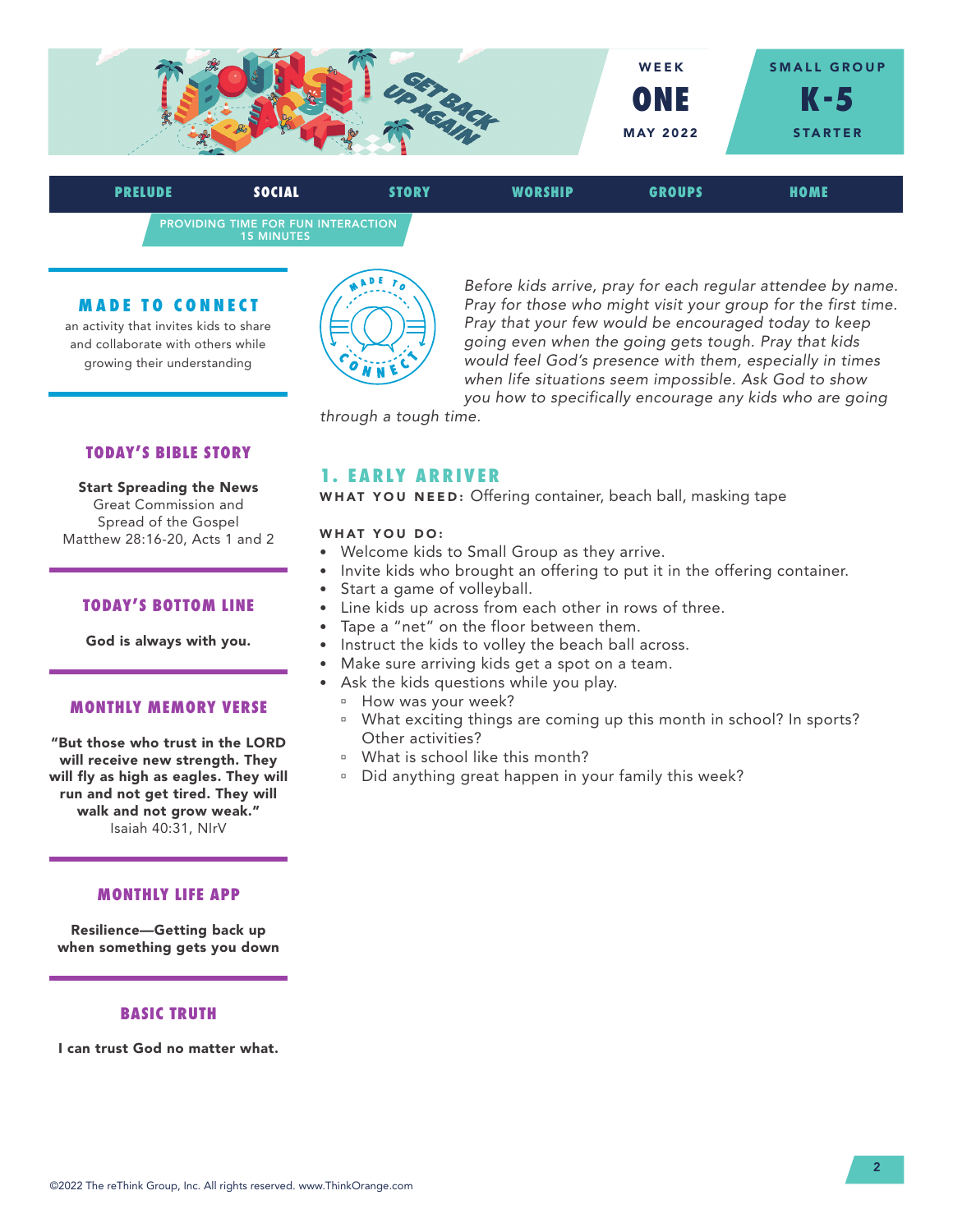

PROVIDING TIME FOR FUN INTERACTION 15 MINUTES **PRELUDE SOCIAL STORY WORSHIP GROUPS HOME**

#### **MADE TO EXPLORE**

an activity that extends learning through hands-on experimentation and discovery



# **2. OPENING ACTIVITY**

WHAT YOU NEED: Variety of round/spherical objects, *(Optional)* yardstick or three-foot measure drawn on a posterboard

### WHAT YOU DO:

- Set out the round or spherical objects.
- Invite the kids to experiment with what will or won't bounce.
- If using the yardstick or posterboard, hold it vertically and instruct the kids to bounce the spheres near it to see how high they bounce.
- Test all of the objects to see how high they bounce.

## WHAT YOU SAY:

"Which objects bounced the highest? *(Invite responses.)* Which didn't bounce at all? *(Invite responses.)* Why do you think there was such a big difference between those two? *(Invite responses.)*

"Tennis balls and ping-pong balls are made to bounce back when they hit the ground. They were purposely designed to keep going even after they get knocked down.

"We were made to bounce back too, when we hit against a hard spot in life. *[Transition]* Let's go hear how 'bouncing back' helped spread the good news of Jesus all over the world!"

Lead your group to the Large Group area.

### **TODAY'S BIBLE STORY**

Start Spreading the News Great Commission and Spread of the Gospel Matthew 28:16-20, Acts 1 and 2

#### **TODAY'S BOTTOM LINE**

God is always with you.

#### **MONTHLY MEMORY VERSE**

"But those who trust in the LORD will receive new strength. They will fly as high as eagles. They will run and not get tired. They will walk and not grow weak." Isaiah 40:31, NIrV

### **MONTHLY LIFE APP**

Resilience—Getting back up when something gets you down

### **BASIC TRUTH**

I can trust God no matter what.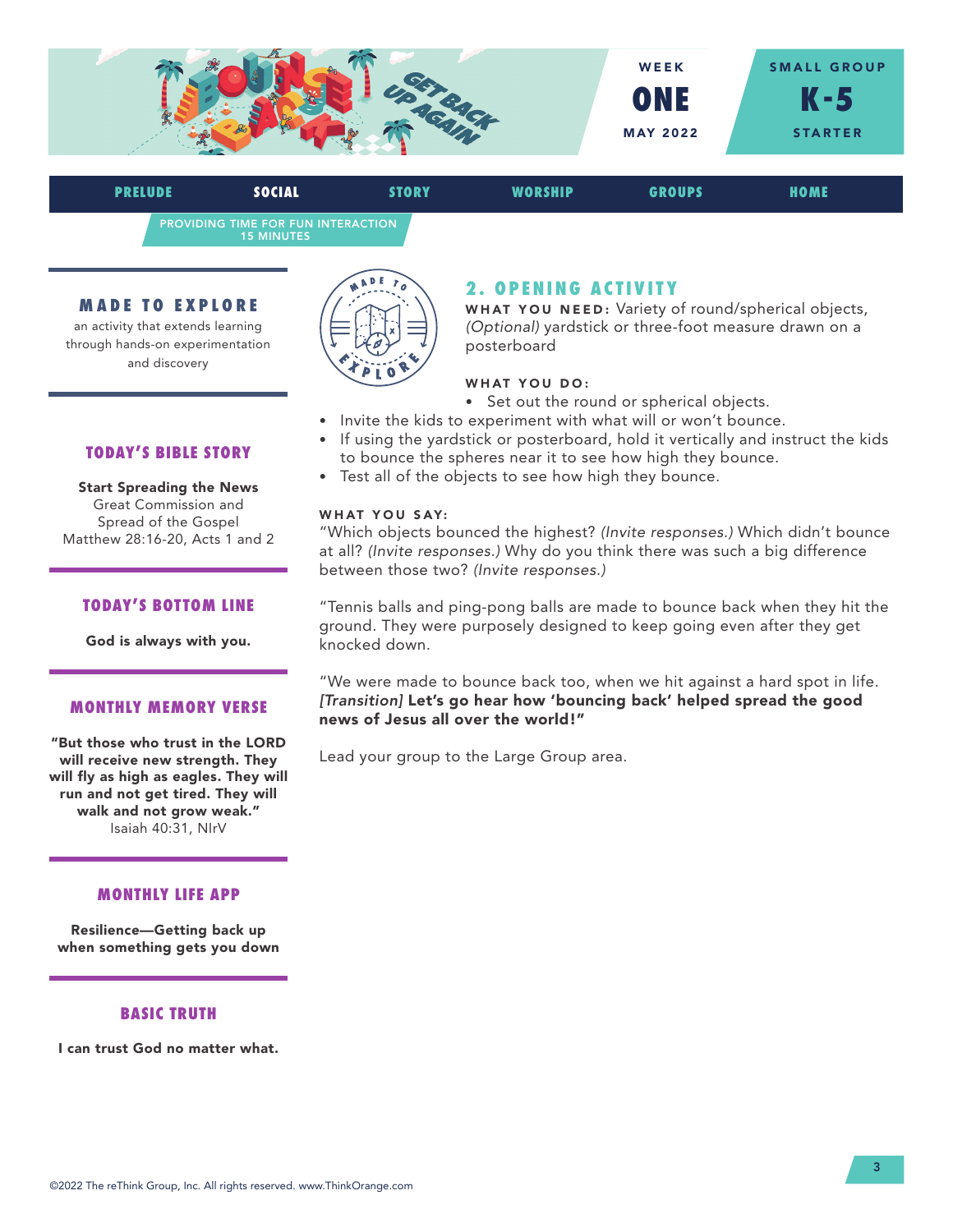

| <b>PRELUDE</b> | SOCIAL | <b>STORY</b> | WORSHIP | <b>GROUPS</b>                                         | HOME |  |
|----------------|--------|--------------|---------|-------------------------------------------------------|------|--|
|                |        |              |         | CREATING A SAFE PLACE TO CONNECT<br><b>25 MINUTES</b> |      |  |

#### **MADE TO MOVE**

an activity that increases the oxygen in the brain and taps into the energy in the body



# **1. DRIBBLE DOWN**

[TALK ABOUT GOD | BIBLE STORY REVIEW] WHAT YOU NEED: "Dribble Down Scenes" Activity Pages taped to cones and lined up, two basketballs or playground balls

# WHAT YOU DO:

- Divide the kids into two teams.
- Line up each team on either side of the cones—each team will start on the opposite side of the cones.
- Give the first kid in each team a ball.
- Instruct the first kid on each team to dribble the ball around the cones towards the far side of the room then join the back of that line. (The kids will be dribbling around each other at some point.)
- Direct the kids to continue until every kid has had a chance to travel to the opposite side of the cones.
- When everyone has dribbled around the cones, the teams should be on the opposite side from where they started.
- Once everyone makes it to the other side of the room, use the images from the "Dribble Down Scenes" to review the story.

#### WHAT YOU SAY:

"This game had a lot of bouncing, zigging, and zagging! Sometimes, life takes a turn you weren't expecting or you face a HUGE challenge. That's when it's important to remember that God is always with you.

"When Jesus ascended into heaven, He gave His friends an enormous job: tell the whole world about the good news that He had come to rescue them. Imagine if you had to tell the whole world something. How would you do it? *(Invite responses.)* 

"Now imagine giving the whole world a message before computers or internet, before phones, before radio. This was even before regular books or paper or pens! The message would have to be told from person to person or written one time then copied by hand over and over again. There were no cars or planes to take people or messages around the world, just boats, pack animals, and feet!

"I would probably get discouraged or overwhelmed with such a big task, wouldn't you? There are some things that just feel impossible!

*[Make It Personal] (Share about a time you felt overwhelmed with a big job or lonely in the face of something big. What did you do? Who did you talk to? How did you pray during that time? Did you keep God's presence in mind? If not, how might things have changed if you did?)* 

# **TODAY'S BIBLE STORY**

Start Spreading the News Great Commission and Spread of the Gospel Matthew 28:16-20, Acts 1 and 2

#### **TODAY'S BOTTOM LINE**

God is always with you.

#### **MONTHLY MEMORY VERSE**

"But those who trust in the LORD will receive new strength. They will fly as high as eagles. They will run and not get tired. They will walk and not grow weak." Isaiah 40:31, NIrV

#### **MONTHLY LIFE APP**

Resilience—Getting back up when something gets you down

#### **BASIC TRUTH**

I can trust God no matter what.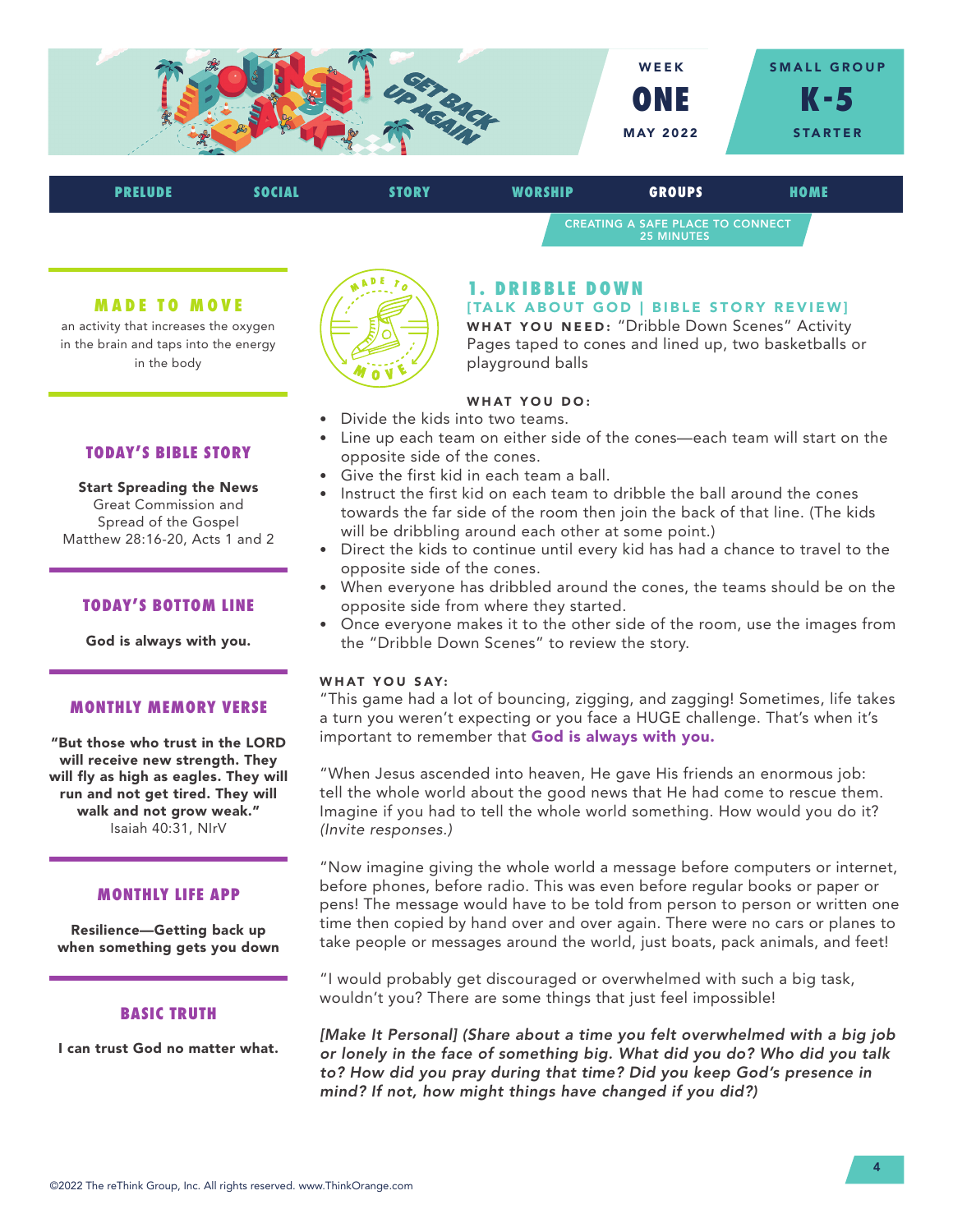

# **(1. DRIBBLE DOWN, CONTINUED)**

"Jesus reminded His friends that He would always be with them and help them complete this huge mission. Jesus kept that promise through His Spirit. His Spirit was with His friends and It's with us, forever. We never face anything alone or by ourselves because God is always with you."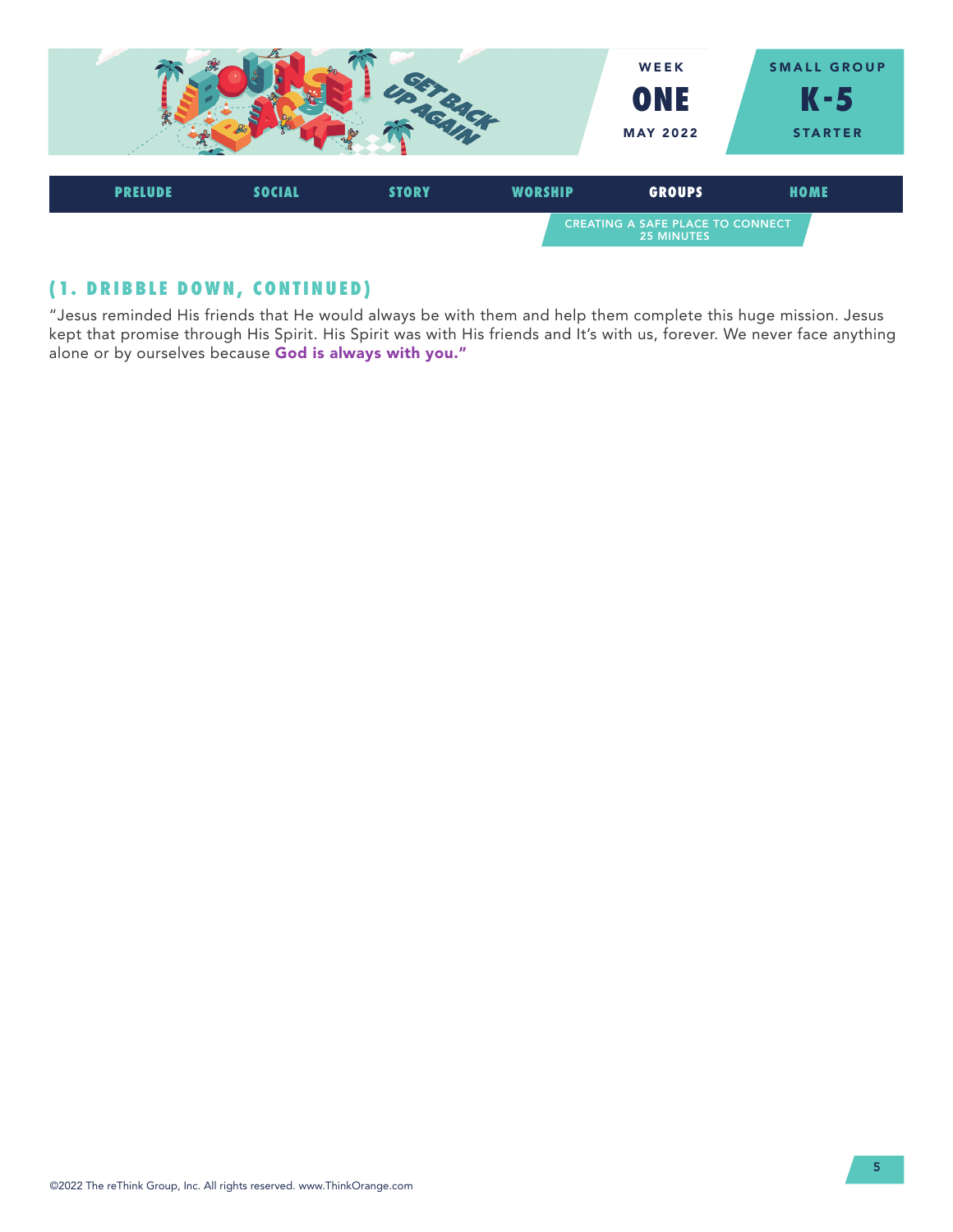

| <b>PRELUDE</b> | SOCIAL | <b>STORY</b> | <b>WORSHIP</b> | <b>GROUPS</b>                                                | HOME |  |
|----------------|--------|--------------|----------------|--------------------------------------------------------------|------|--|
|                |        |              |                | <b>CREATING A SAFE PLACE TO CONNECT</b><br><b>25 MINUTES</b> |      |  |

#### **MADE TO MOVE**

an activity that increases the oxygen in the brain and taps into the energy in the body



Start Spreading the News Great Commission and Spread of the Gospel Matthew 28:16-20, Acts 1 and 2

#### **TODAY'S BOTTOM LINE**

God is always with you.

#### **MONTHLY MEMORY VERSE**

"But those who trust in the LORD will receive new strength. They will fly as high as eagles. They will run and not get tired. They will walk and not grow weak." Isaiah 40:31, NIrV

#### **MONTHLY LIFE APP**

Resilience—Getting back up when something gets you down

#### **BASIC TRUTH**

I can trust God no matter what.



# **\* 2 . R E S I L I E N T C O R E**

[LIVE FOR GOD | APPLICATION ACTIVITY]

WHAT YOU NEED: Tennis balls, utility knife, black permanent marker, slips of paper, pencils or pens

#### WHAT YOU DO:

- Invite the kids to gather around you but make sure they're not too close.
- Carefully cut the first tennis ball in half.
	- Poke a small hole in the ball with the knife then slowly widen it until you can safely cut through the ball's exterior.
	- <sup>o</sup> Try to bounce the ball at a few points while cutting it apart.
- Point out that the ball is hollow inside.
- Say, "The ball is bouncy but its bounce can be stopped by one little puncture."
- Make a small slit in one side, like a mouth, in the second tennis ball.
- Use the black permanent marker to draw features on the ball—eyes, nose, etc.—above the mouth.
- Give each kid a slip of paper and a pen or pencil.
- Direct the kids to write some times that God has been with them or times they remember God was with people in the Bible.
- Invite the kids to "feed" the tennis ball their slips of paper.
- Keep going until you can't fit any more slips of paper inside the tennis ball.

#### WHAT YOU SAY:

"This first tennis ball bounced back when we dropped it, but we discovered that it was pretty vulnerable. That means that just a little tiny point could deflate it and make it not bounce anymore. It seems resilient, but it's only bouncy on the outside.

"But our second tennis ball is full. It has resilience not just on the outside but on the inside. It's full of ways you can remember that God is always with you. God has been with people, giving them strength and hope for the future, all along. God was with Abraham and Isaac. God was with Moses and Ruth and Esther. God was with Mary and the disciples while they were telling people about Jesus. And God is with you.

"No matter what you face on the outside and how much your 'bounce back' is tested, remember that your resilience is strong because of what's inside you. God's Spirit—God's presence—will never leave you."

#### *Optional Discussion Questions for Older Kids*

If you lead 4th, 5th, or 6th graders, consider asking these discussion questions: • When has your resilience or "bounce back" been tested lately?

- What can you do when you need to remember that God is always with you?
	- Who can you talk to?
	- <sup>a</sup> What Bible story or Scripture would help you most?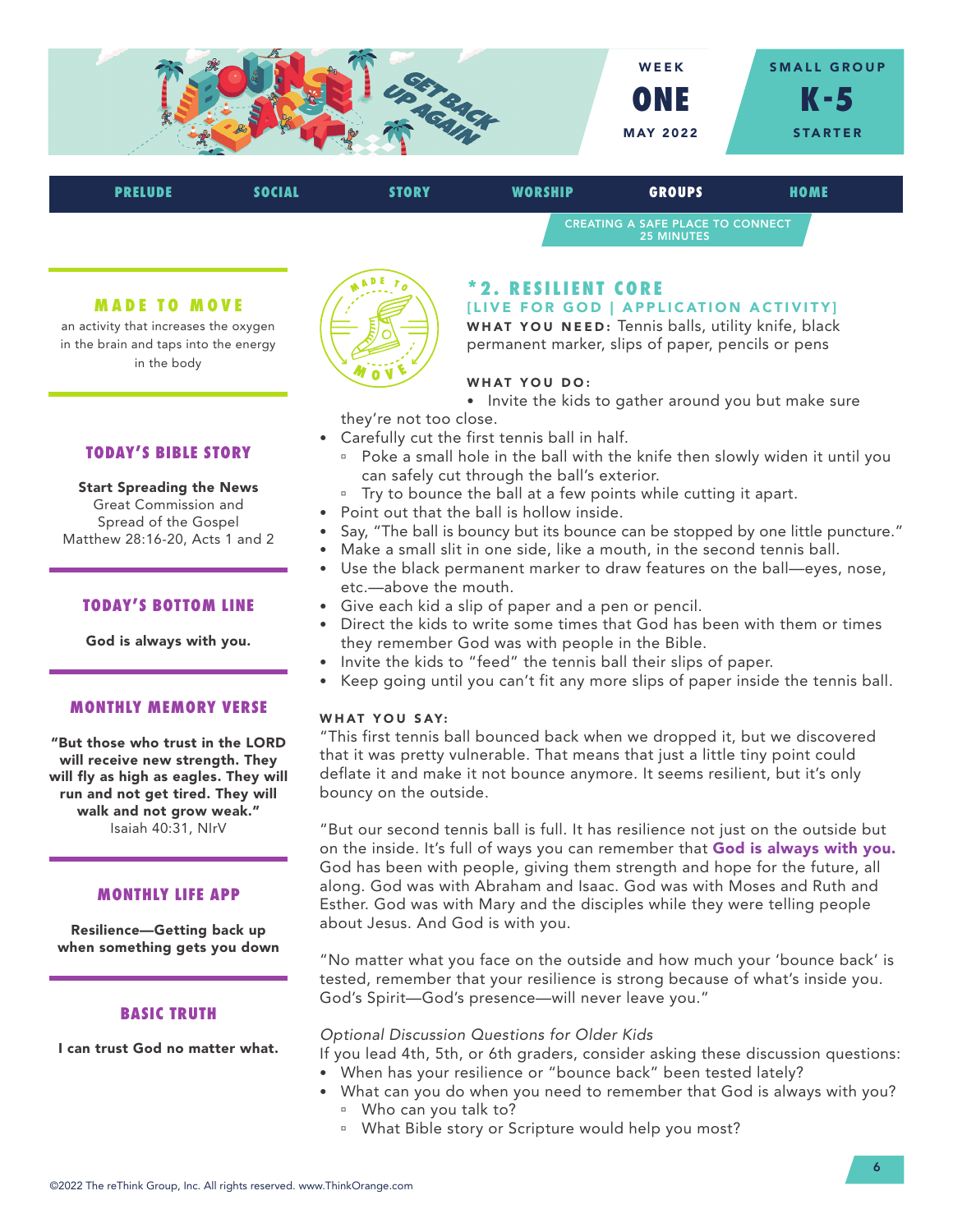

25 MINUTES

### **MADE TO PLAY**

an activity that encourages learning through following guidelines and/or working as a group

# **TODAY'S BIBLE STORY**

Start Spreading the News Great Commission and Spread of the Gospel Matthew 28:16-20, Acts 1 and 2

#### **TODAY'S BOTTOM LINE**

God is always with you.

#### **MONTHLY MEMORY VERSE**

"But those who trust in the LORD will receive new strength. They will fly as high as eagles. They will run and not get tired. They will walk and not grow weak." Isaiah 40:31, NIrV

#### **MONTHLY LIFE APP**

Resilience—Getting back up when something gets you down

#### **BASIC TRUTH**

I can trust God no matter what.



# **3. ELBOW BOP**

[HEAR FROM GOD | MEMORY VERSE ACTIVITY] WHAT YOU NEED: Bibles, inflated balloons in two colors

#### WHAT YOU DO:

• Make sure every kid has a Bible.

• Together, open the Bibles and read Isaiah 40:31 as a group, using the Bible navigation tips below.

*Finding verses with a multi-age group: Guide all kids to open their Bibles to the front and find the table of contents. Hold up a Bible opened to the table of contents to show the kids what the page looks like. When kids find the table of contents, ask a middle elementary kid (2nd–3rd grade) to find Isaiah in the list under "Old Testament."*  When the kid finds Isaiah, lead them to look at the page number beside the word and *say it. Explain that the number tells them on what page they can find Isaiah. Ask older elementary kids (4th–5th grade) to help younger ones find the correct page in their Bibles. When they all find Isaiah, explain that the big numbers on the page are the chapter numbers. Ask a kindergartner or 1st grader to find chapter 40. Give time for all kids to turn the pages to find it. Explain that the small numbers are verse numbers and ask a middle elementary kid to find verse 31 in chapter 40. Then, read the verse aloud slowly, especially for your pre-readers; or ask older elementary kids to read it to the group.*

- Divide your group into two teams.
- Assign each team a color balloon.
- Direct the kids to stand in a large circle, alternating team members so that no one is standing next to someone on their own team.
	- <sup>n</sup> Have the kids take steps backward so the circle is very large and they can extend their hands to either side without touching their neighbor.
- Release the balloons.
- Instruct the kids that each team should try to keep their balloon in the air without anyone leaving their spot in the circle.
- Direct the kids to only use their elbows to keep the balloons up and only "bop" it once before it has to move to another kid.
	- <sup>n</sup> If you have mostly younger kids, let them use their hands.
- Keep track of which team keeps the balloon from hitting the ground for more than ten bops first. (Increase it to twenty bops for older kids.) That's the winning team!

#### WHAT YOU SAY:

"Nice bopping! Being resilient and bouncing back doesn't always look like what we expect. In this game, you had to use your elbows, even though you've been able to use your hands in this game before. It was more difficult, right? *(Invite responses.)*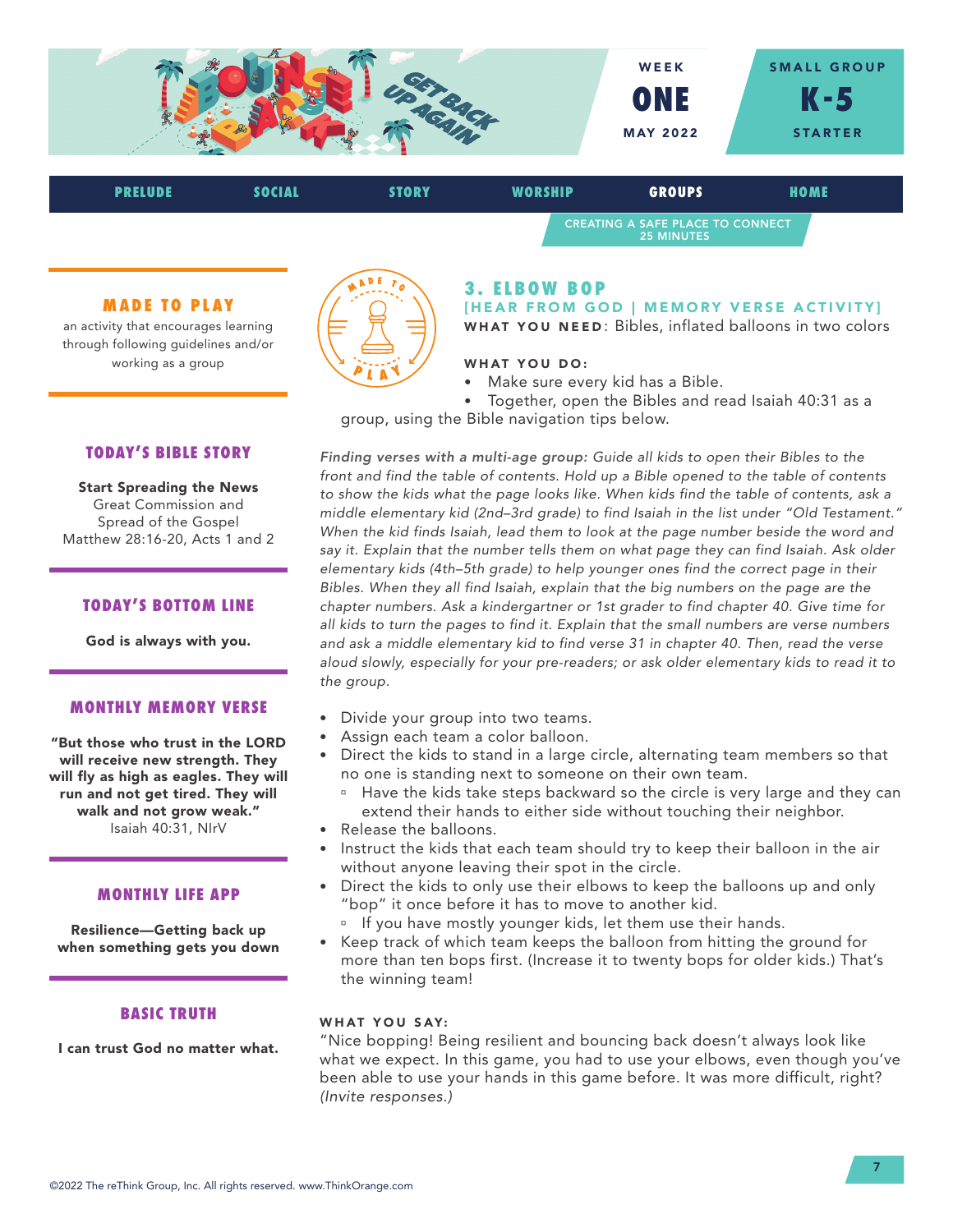

# **( 3 . E L B O W B O P, C O N T I N U E D )**

"There might be challenges ahead that you aren't ready for or big opportunities in life that need a lot of grit. You'll need to be resilient and get back up when you fail at something. It's okay to make mistakes or not get it right on the first try. When was the last time you learned something new or faced a big new challenge? How did it feel? Were you great at it right away? *(Invite responses.)* 

"When you were learning to walk, you fell down a lot. If I played this balloon game with two-year-olds, the balloon would be on the ground more than in the air, even if they could use their hands and heads and feet AND elbows! However, you've all played games like this for years, so you've learned how to bop the balloon even when it's challenging or you failed at first. Learning and growing means trying again when you fail.

"The great thing about our verse is the reminder that we're not learning and growing alone. God is always with you, whether you're learning how to use a spoon as a baby or long division as a 4th grader or how to drive as a teenager. No matter what you need to learn or what challenge you face, God is always with you."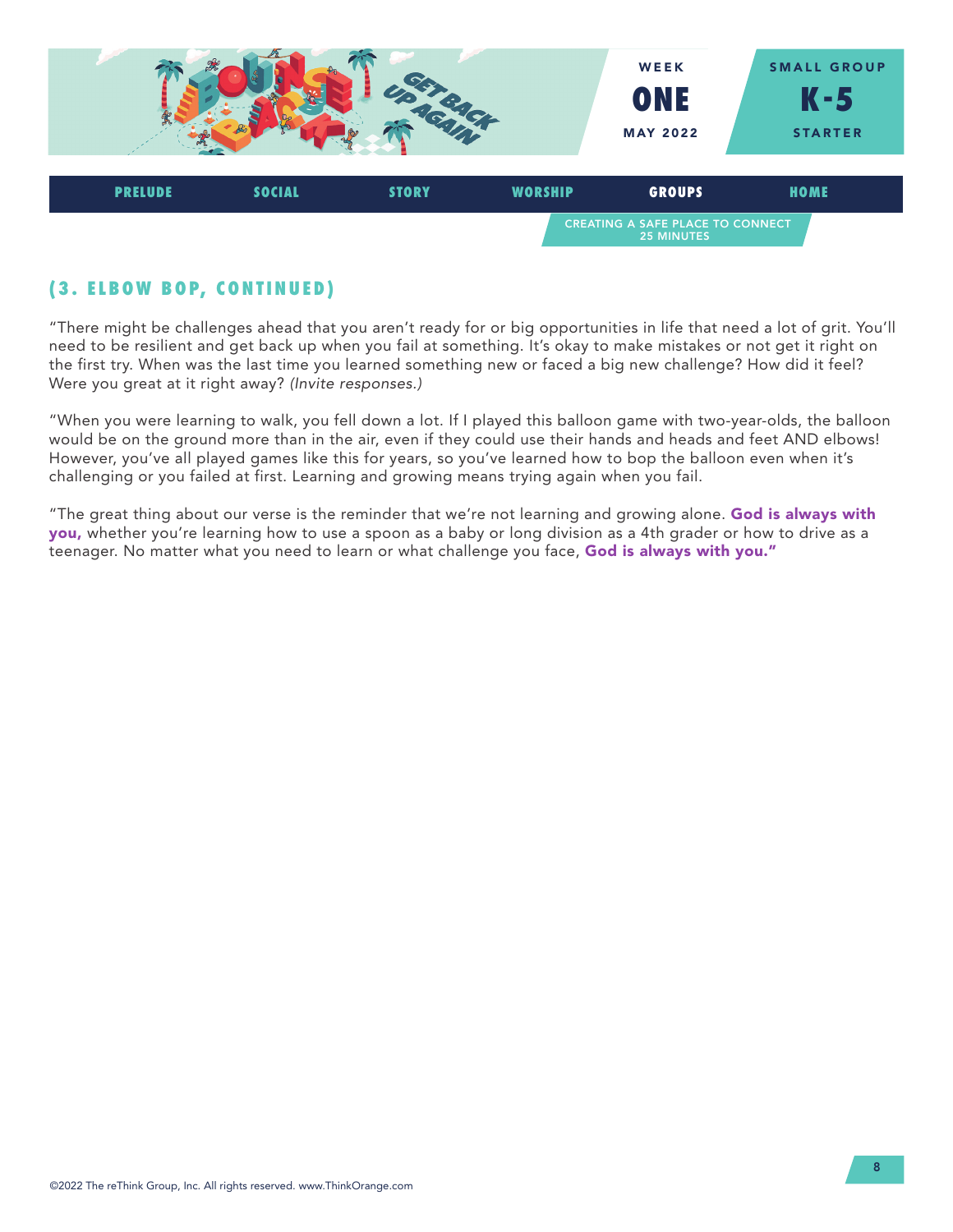

| <b>PRELUDE</b> | <b>SOCIAL</b> | <b>STORY</b> | <b>WORSHIP</b>                                               | <b>GROUPS</b> | HOME |
|----------------|---------------|--------------|--------------------------------------------------------------|---------------|------|
|                |               |              | <b>CREATING A SAFE PLACE TO CONNECT</b><br><b>25 MINUTES</b> |               |      |
|                |               |              |                                                              |               |      |

#### **MADE TO REFLECT**

an activity that creates space for personal processing and application



# **4. PRAY AND DISMISS** [PRAY TO GOD | PRAYER ACTIVITY]

WHAT YOU NEED: Cones from "Dribble Down" Activity

### WHAT YOU DO:

- Ask kids to line up near the cones.
- Challenge the kids to weave through the cones.
- <sup>a</sup> Younger kids can just walk or run through them.
- <sup>o</sup> For older kids, issue a challenge: hop on one foot through the cones, walk backwards, heel or toe walk, crab walk, etc.
- Gather the group to pray around the last cone.

#### WHAT YOU SAY:

"These cones look easy, but you had a challenge to move through them! Sometimes in life, we get discouraged when an easy job turns out to be harder than we thought. When that happens, remember God is always with you. There is no challenge God can't help you face. God can help you can bounce back and face whatever is happening. Let's pray.

"Dear God, thank You for giving us Your Spirit to be with us as we face life's ups and downs. Please help us remember Your presence this week whenever we face a big job or a difficult challenge. We love You, and we pray these things in Jesus' name. Amen."

As adults arrive to pick up, remind kids to "bounce back" this week!

# **TODAY'S BIBLE STORY**

Start Spreading the News Great Commission and Spread of the Gospel Matthew 28:16-20, Acts 1 and 2

#### **TODAY'S BOTTOM LINE**

God is always with you.

#### **MONTHLY MEMORY VERSE**

"But those who trust in the LORD will receive new strength. They will fly as high as eagles. They will run and not get tired. They will walk and not grow weak." Isaiah 40:31, NIrV

# **MONTHLY LIFE APP**

Resilience—Getting back up when something gets you down

#### **BASIC TRUTH**

I can trust God no matter what.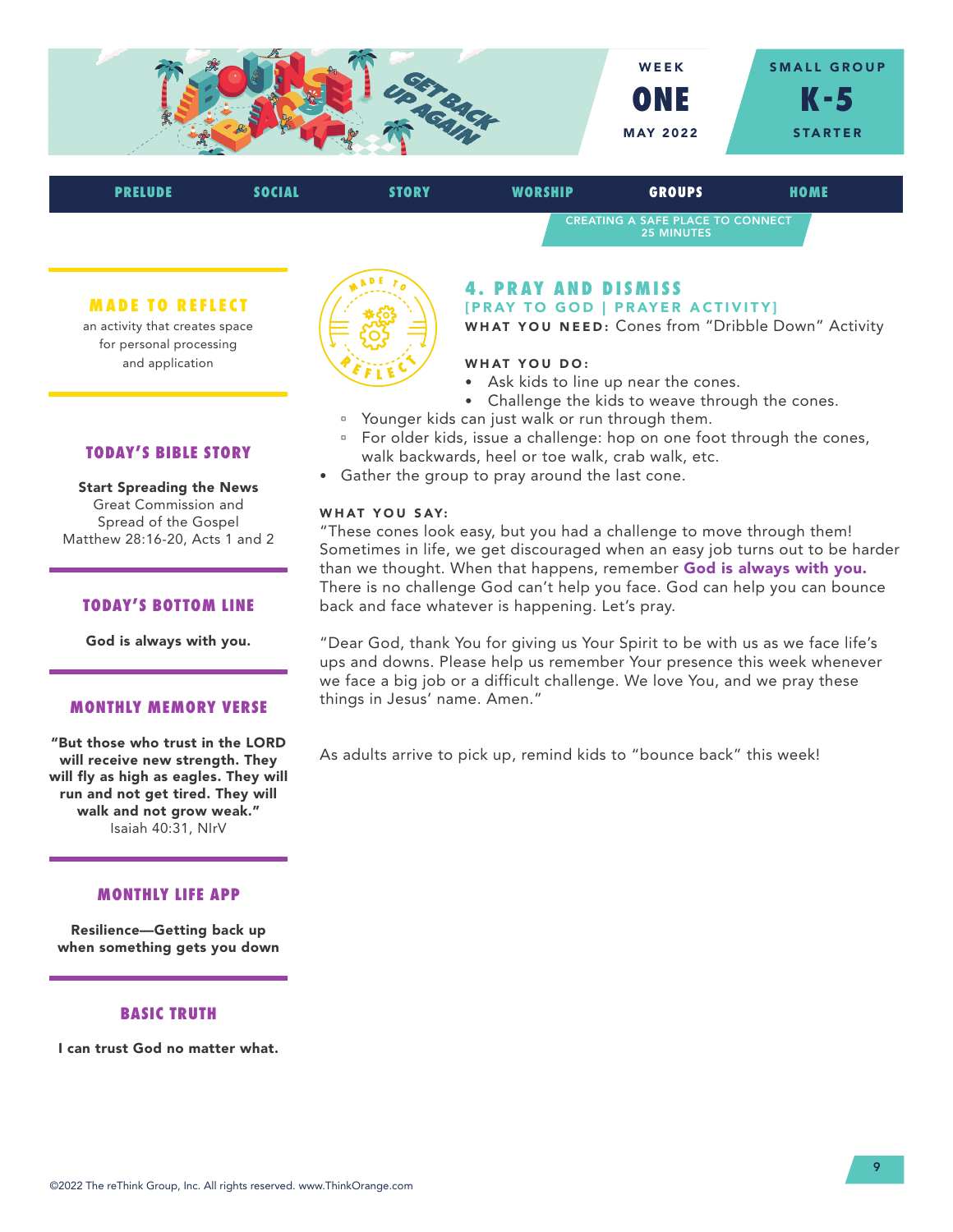

# **GETTING READY**

HERE'S EVERYTHING YOU NEED TO KNOW TO GET READY FOR THIS WEEK

# **SOCIAL: PROVIDING TIME FOR FUN INTERACTION (15 MINUTES)**

Welcome kids and spend time engaging in conversation and catching up. Get ready to experience today's story. (Choose one or both of these activities.)

# **1. EARLY ARRIVER**

*Made to Connect: an activity that invites kids to share and collaborate with others while growing their understanding* WHAT YOU NEED:

- Offering container
- Beach ball
- Masking tape

# **2. OPENING ACTIVITY**

*Made to Explore: an activity that extends learning through hands-on experimentation and discovery*

### WHAT YOU NEED:

- Variety of round or spherical objects—sports balls, cotton balls, mini bouncy balls, polystyrene balls, frozen meatballs, tennis balls, foam balls, clay balls, ping-pong balls, etc.
- *(Optional)* Yardstick or a three-foot measure drawn on posterboard

# **GROUPS: CREATING A SAFE PLACE TO CONNECT (25 MINUTES)**

Create a safe place to connect and learn how the Bible story applies to real life experiences, through interactive activities and discussion questions.

### (Choose as many of these activities as you like.)

*\* If you don't have time to do all these activities, be sure to do activity #2.*

# **1. DRIBBLE DOWN** [TALK ABOUT GOD | BIBLE STORY REVIEW]

*Made to Move: an activity that increases the oxygen in the brain and taps into the energy in the body*

# WHAT YOU NEED:

• Print the "Dribble Down Scenes" Activity Pages on cardstock; one set for each small group

- Six playground cones
- Masking tape
	- □ Tape the "Dribble Down Scenes" Activity Pages to the cones and line the cones up down the middle of the room.
- Two basketballs or playground balls

# **\* 2 . R E S I L I E N T C O R E**  [LIVE FOR GOD | APPLICATION ACTIVITY]

*Made to Explore: an activity that extends learning through hands-on experimentation and discovery*

# WHAT YOU NEED:

- Two tennis balls (preferably new)
- Utility knife
- Black permanent marker
- Slips of paper
- Pencils or pens

# **3. ELBOW BOP**

# [HEAR FROM GOD | MEMORY VERSE ACTIVITY]

*Made to Play: an activity that encourages learning through following guidelines and/or working as a group*

- WHAT YOU NEED:
- Bibles
- Balloons in two colors
	- **Inflate a few balloons of each color.**

# **4. PRAY AND DISMISS** [PRAY TO GOD | PRAYER ACTIVITY]

*Made to Reflect: an activity that creates space for personal processing and application*

### WHAT YOU NEED:

• Cones from "Dribble Down" Activity

# **HOME: PROMPTING ACTION BEYOND THE EXPERIENCE**

- Print on cardstock or email this week's devotionals and Parent Cue cards.
- Tell parents about our additional family resource: Parent Cue app.